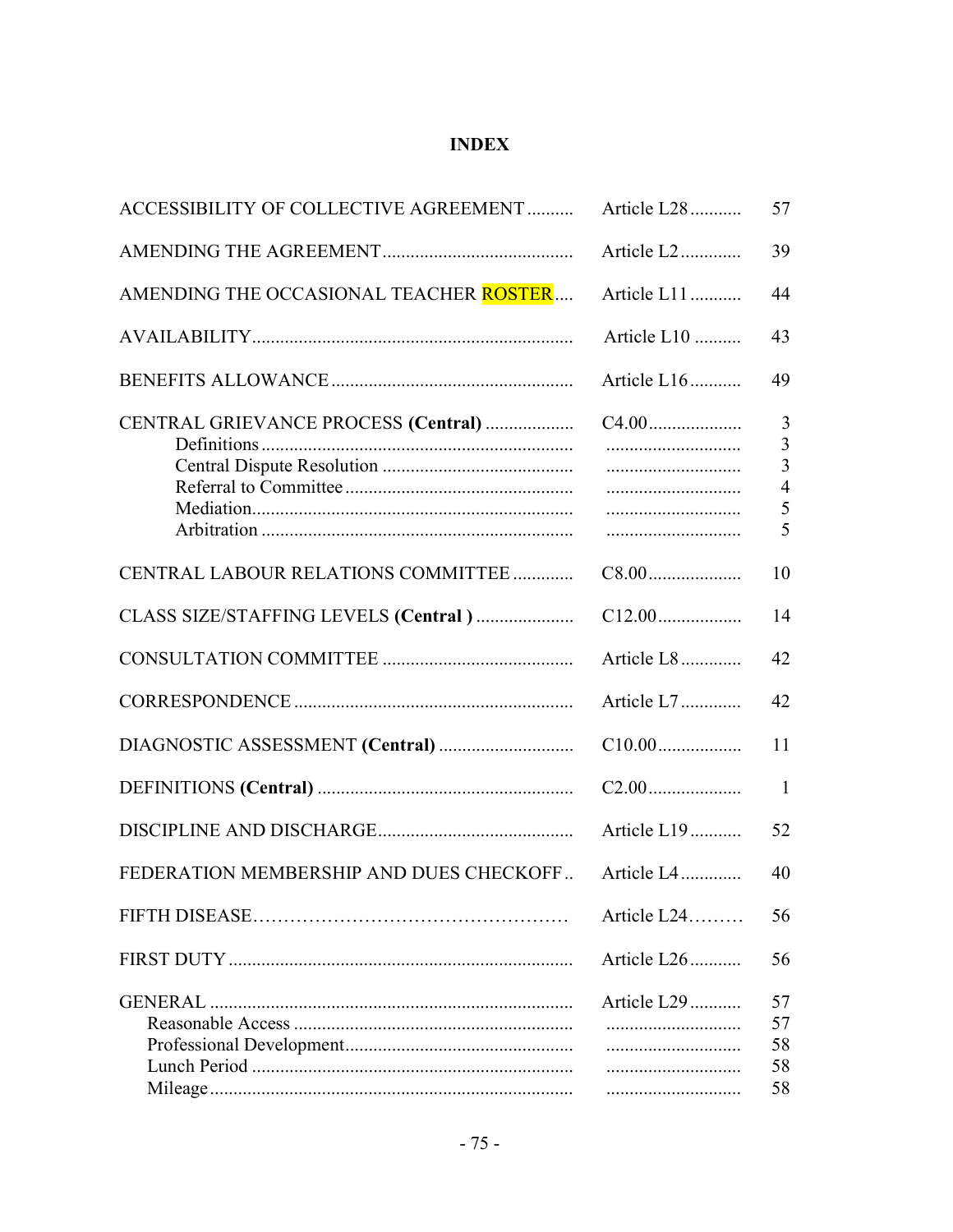|                                           |                 | 58<br>58                               |
|-------------------------------------------|-----------------|----------------------------------------|
|                                           | Article L21     | 52                                     |
| <b>JOB PREFERENCE - ELEMENTARY</b>        | Article L18     | 51                                     |
|                                           | Article L13     | 45                                     |
|                                           | Article L17     | 50<br>50<br>50<br>50<br>50<br>51<br>51 |
| LENGTH OF TERM/NOTICE TO BARGAIN/RENEWAL  | $C3.00$         | $\overline{2}$                         |
| LOCAL GRIEVANCE/ARBITRATION PROCEDURE     | Article L22<br> | 53<br>53<br>53<br>54<br>54<br>54<br>55 |
|                                           | Article L6      | 41                                     |
| MINISTRY/SCHOOL BOARD INIATIVES (Central) |                 | 11                                     |
|                                           | Article L9      | 43                                     |
|                                           |                 | 43                                     |
| OCCUPATIONAL HEALTH AND SAFETY ACT        | Article L23     | 55                                     |
|                                           | Article L15     | 49                                     |
|                                           | Article L20     | 52                                     |
|                                           | Article L12     | 45                                     |
|                                           |                 | 39                                     |